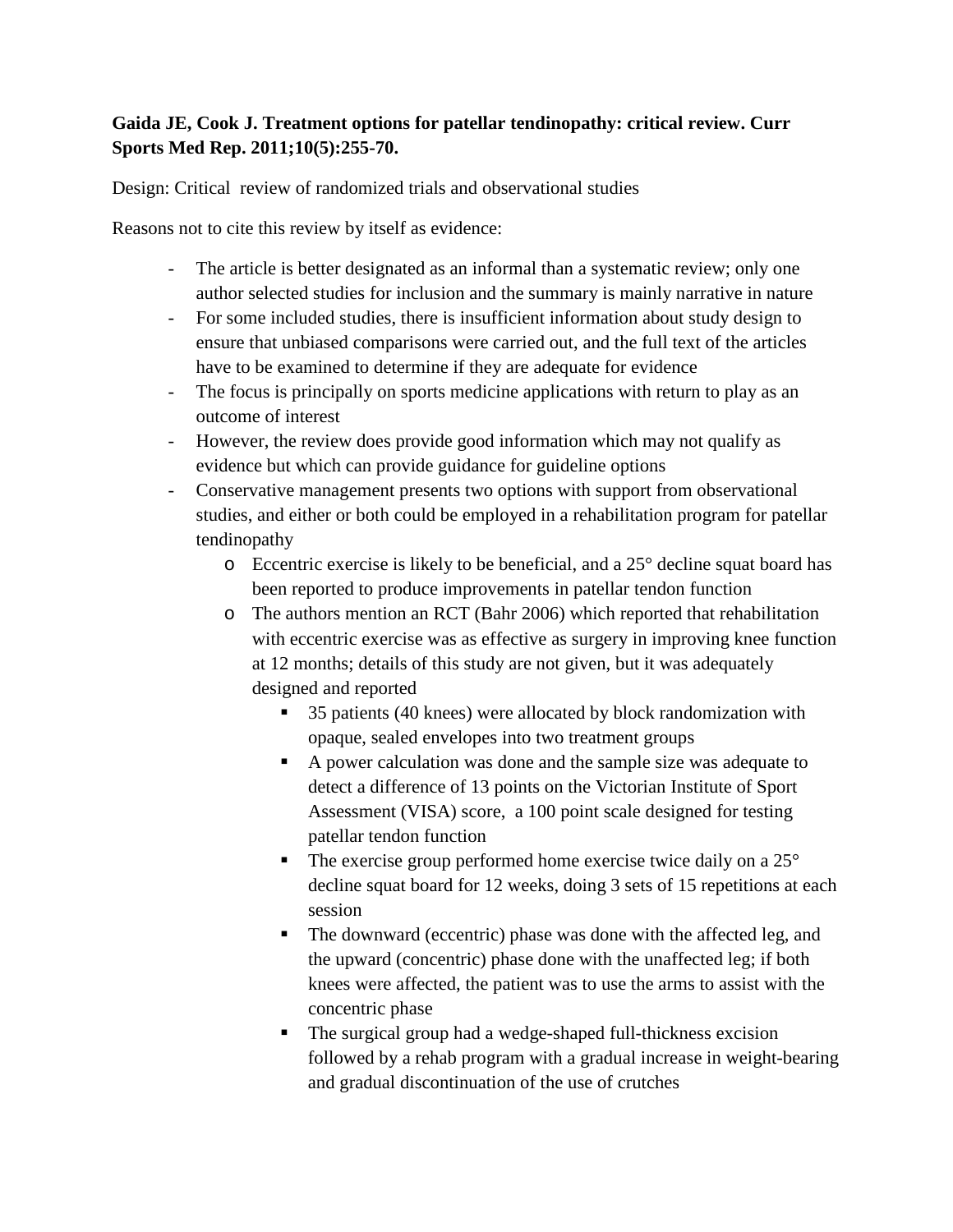- At 3, 6, and 12 months, the two treatment groups showed no significant difference in their VISA scores; some secondary outcomes such as jumping tests were also equal, and satisfaction was not different between groups
- 5 of the 20 knees in the exercise group crossed over to surgery during the 12 month followup time
- The authors concluded that eccentric training is a low-risk, low-cost option which should be tried before surgery is considered
- There is an adequate methodological summary of a 2011 RCT testing extracorporeal shock wave therapy (ESWT) for patellar tendinopathy, and ESWT made no difference in VISA scores at followup; the summary of the study design shows that it had acceptable control of bias, and supports the conclusion that ESWT is not an effective treatment for this condition
- Platelet-rich plasma has insufficient data from unbiased studies, as has been reported by other more formally conducted systematic reviews
- A small RCT (Kongsgaard 2009) comparing corticosteroid injection to eccentric exercise and to heavy slow resistance training did not show any advantage of steroid injection over either exercise program, both of which had greater improvements in VISA scores than the steroid group; although probably not adequate to support evidence that exercise is better than steroid, it does support an information statement that there is no evidence that steroid injection is more effective than eccentric exercise
	- o The heavy slow resistance training requires special equipment, while the eccentric exercise can be done at home with a 25° decline board similar to that used in other studies
- The available evidence on the effectiveness of sclerosing injections was inadequate to support its use; arthroscopic shaving may be more effective (but no patient in either group was provided an exercise program)

## Comments:

- Most of the data come from studies which are susceptible to bias, but some valuable conclusions can be cautiously drawn, most of which support noninvasive exercise rehabilitation over injections, ESWT, or surgery
- The evidence on sclerosing injections fails to compare them with exercise programs; the patients did not have a rehabilitation protocol, rendering the evidence inadequate regarding the usefulness of sclerosing injection

Assessment: Information from the review, when supplemented by reference to some of the included literature, supports some evidence that in the setting of patellar tendinopathy, a home program beginning with eccentric exercise is as effective as one beginning with referral to surgery, although referral to surgery in the first six months may be necessary for some patients.